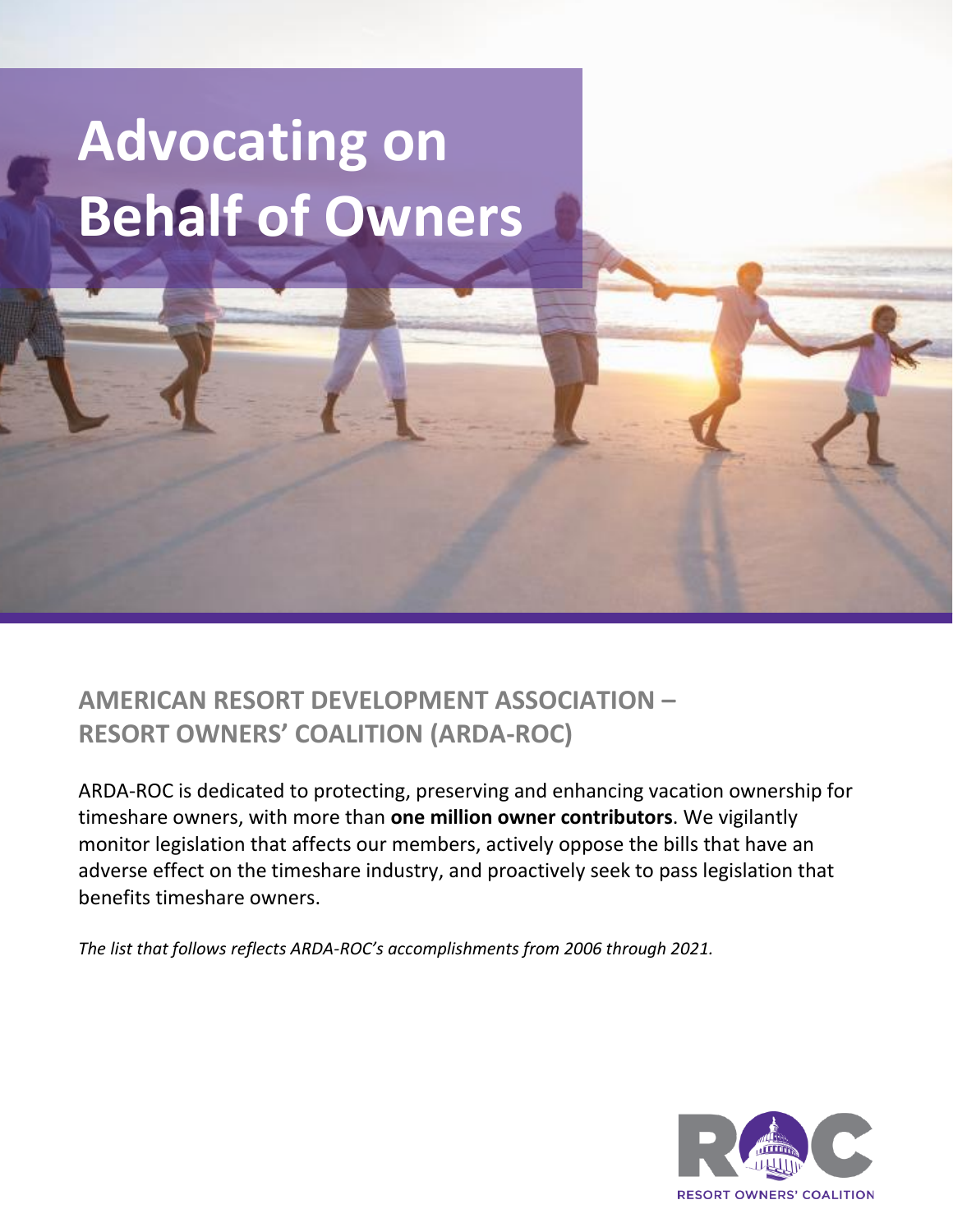

 *\*\*\*Gray shading indicates accomplishments between 2016 and 2021.*

| <b>STATE</b>      | <b>LEGISLATIVE / REGULATORY CHANGE</b>                                                                                                                                                                                   | <b>BENEFIT TO OWNERS / HOA</b>                                                                                                                                                                                                                                                     |
|-------------------|--------------------------------------------------------------------------------------------------------------------------------------------------------------------------------------------------------------------------|------------------------------------------------------------------------------------------------------------------------------------------------------------------------------------------------------------------------------------------------------------------------------------|
| <b>ARIZONA</b>    | Passed legislation that increases the non-<br>monetary finder fee to \$1,000 annually.<br>This can be given to timeshare owners and<br>allows timeshare managing entities, as well<br>as developers, to use finder fees. | Allows the resort managing entity to pay a<br>non-monetary fee (i.e. a credit against<br>maintenance fees) when an owner refers a<br>new buyer to the resort in order to facilitate<br>the resale of foreclosed weeks.                                                             |
|                   | Passed non-judicial foreclosure legislation<br>for timeshare homeowners' associations.                                                                                                                                   | Saves homeowners' associations time and<br>money when conducting the foreclosures of<br>timeshare interests that are delinquent on<br>maintenance fees.                                                                                                                            |
|                   | Continued to monitor unfavorable home<br>owners' association legislation and worked<br>to educate legislators to support non-<br>judicial foreclosure legislation for timeshare<br>assessment liens in 2007.             | Prevents unfavorable laws from being<br>applied to timeshare associations. Sets the<br>stage for beneficial foreclosure legislation in<br>2007 to reduce foreclosure costs.                                                                                                        |
| <b>ARKANSAS</b>   | Supported legislation (HB 1834) adding<br>protections for consumers in the timeshare<br>resale market.                                                                                                                   | New law requires transfer service providers<br>to register with the Real Estate Commission<br>and provide a bond, have a written<br>agreement with details and disclosures, and<br>escrow funds or consideration received from<br>the consumer for the performance of<br>services. |
|                   | Amended the Timeshare Act to modernize<br>the statute and expand consumer<br>protection and privacy.                                                                                                                     | Provides greater protection for owners and<br>ensures their personal information is not<br>shared with third parties for commercial<br>purposes, unwanted solicitation or<br>fraudulent activity.                                                                                  |
| <b>CALIFORNIA</b> | Filed legislation to address a gap in the<br>privacy of owner lists.                                                                                                                                                     | Provides greater protection for owners to<br>ensure their personal information is not<br>shared with third parties for commercial<br>purposes, unwanted solicitation or<br>fraudulent activity.                                                                                    |
|                   | Passed legislation to allow electronic<br>delivery of public disclosure documents.                                                                                                                                       | Eliminates unnecessary and duplicative<br>disclosure requirements when a state-<br>approved public report is already provided<br>to the purchaser at the time of sale. Also                                                                                                        |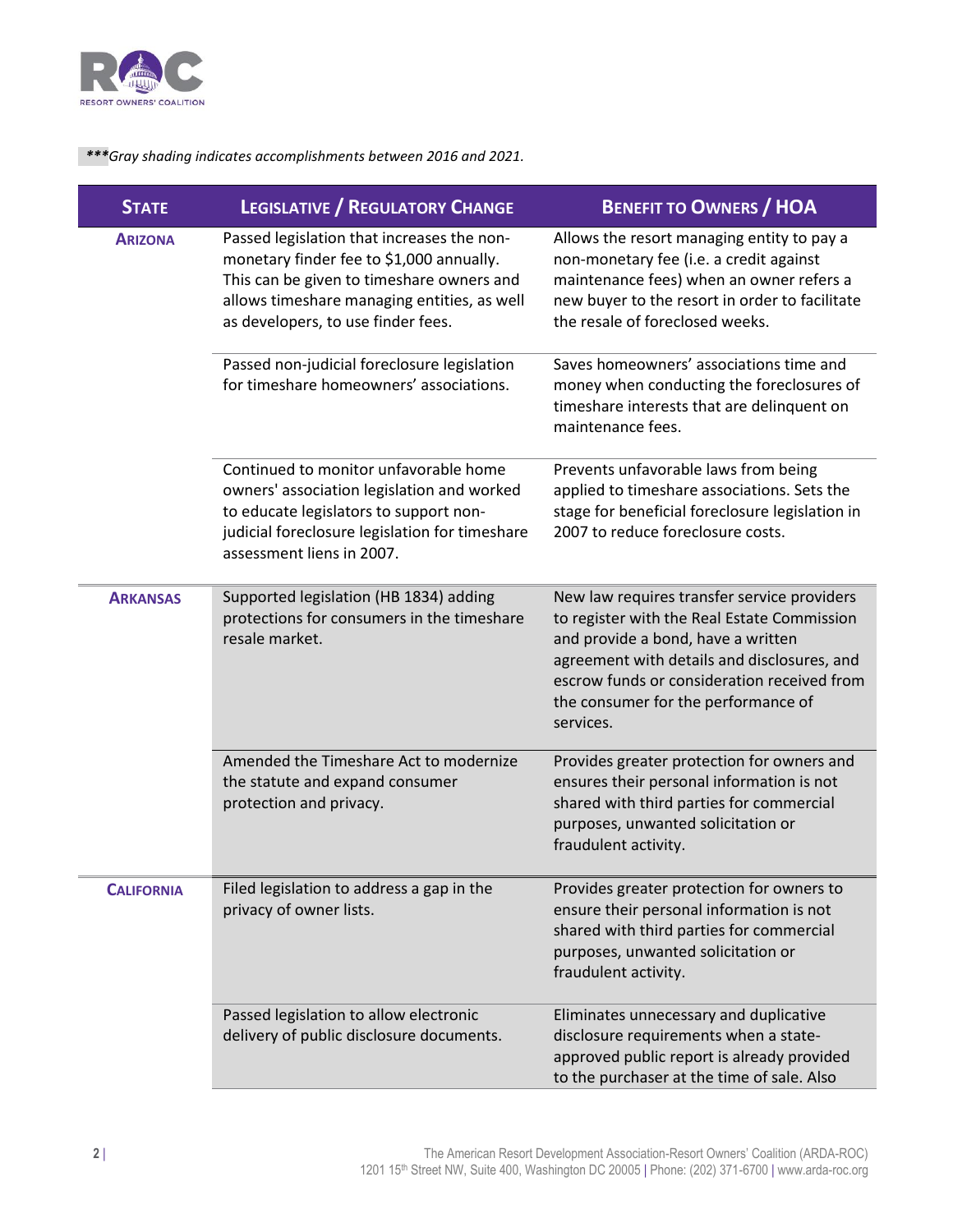

| <b>STATE</b>               | <b>LEGISLATIVE / REGULATORY CHANGE</b>                                                                                                                                                                                                                          | <b>BENEFIT TO OWNERS / HOA</b>                                                                                                                                                                                                                                                                               |
|----------------------------|-----------------------------------------------------------------------------------------------------------------------------------------------------------------------------------------------------------------------------------------------------------------|--------------------------------------------------------------------------------------------------------------------------------------------------------------------------------------------------------------------------------------------------------------------------------------------------------------|
| <b>CALIFORNIA</b><br>CONT. |                                                                                                                                                                                                                                                                 | permits disclosure documents to be<br>delivered to purchasers electronically by<br>request.                                                                                                                                                                                                                  |
|                            | Part of a coalition that gained important<br>concession in SB 407, requiring the<br>replacement of all plumbing fixtures in<br>California that don't meet current water<br>conservation standards.                                                              | Bill would have initially required most<br>timeshare properties to comply with the<br>new plumbing fixtures by January 2014.<br>ARDA was instrumental in securing an<br>extension until 2019, allowing HOA's more<br>time to plan for the new expense.                                                       |
|                            | Funded efforts to defeat Proposition 88 that<br>would have imposed \$50 parcel tax on each<br>separate portion of real estate.                                                                                                                                  | Saved owners from paying \$50 tax per<br>separate week owned on an annual basis.                                                                                                                                                                                                                             |
| <b>COLORADO</b>            | Passed legislation that revised the statute<br>requiring licensure of professional<br>community association managers. The new<br>revision excludes managers of communities<br>in which the majority of units (50 percent)<br>are designated as timeshare units. | Exempts timeshare association managers<br>from a costly and cumbersome regulatory<br>structure that was designed for the needs of<br>whole ownership communities. It clarifies<br>the collections policy to ensure a better<br>process for timeshare management<br>companies to collect delinquent payments. |
|                            | Passed legislation providing for regulation<br>of resale/transfer transactions in Colorado.                                                                                                                                                                     | Bill provides protection for owners and<br>associations from aggressive and misleading<br>sales and marketing practices in the resale<br>market. It requires disclosures to be given to<br>the seller and prohibits advance fees for the<br>transfer of a timeshare interest.                                |
|                            | Passed non-judicial foreclosure legislation<br>for timeshare homeowners' associations.                                                                                                                                                                          | Saves homeowners' associations time and<br>money when conducting the foreclosures of<br>timeshare interests that are delinquent on<br>maintenance fees.                                                                                                                                                      |
| <b>CONNECTICUT</b>         | Enacted entirely new timeshare law, in<br>effect as of January 1, 2010.                                                                                                                                                                                         | Adds consumer protection provisions,<br>disclosure, licensing requirements, and<br>enforcement provisions for timeshare<br>resellers operating in the state.                                                                                                                                                 |
| <b>FLORIDA</b>             | Passed legislation that supports sustainable<br>tools for older, "legacy", resorts and its<br>owners in Florida.                                                                                                                                                | Gives owners the opportunity to extend<br>timeshare plans on legacy resorts through<br>practical changes in voting requirements.                                                                                                                                                                             |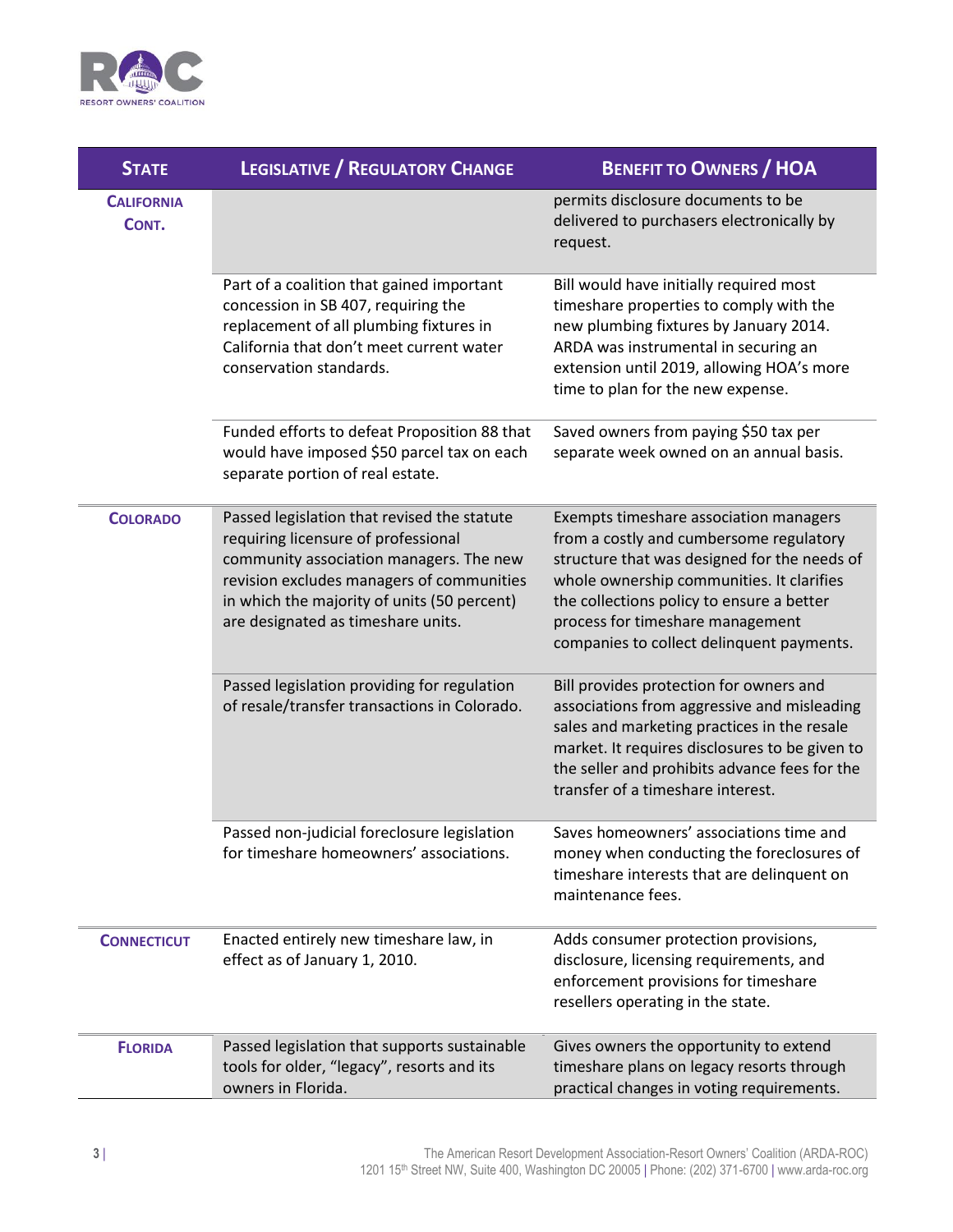

| <b>STATE</b>            | <b>LEGISLATIVE / REGULATORY CHANGE</b>                                                                                                                                                                                                                                           | <b>BENEFIT TO OWNERS / HOA</b>                                                                                                                                                                                                                                                                                                                                                                     |
|-------------------------|----------------------------------------------------------------------------------------------------------------------------------------------------------------------------------------------------------------------------------------------------------------------------------|----------------------------------------------------------------------------------------------------------------------------------------------------------------------------------------------------------------------------------------------------------------------------------------------------------------------------------------------------------------------------------------------------|
| <b>FLORIDA</b><br>CONT. |                                                                                                                                                                                                                                                                                  | For timeshare plans that will terminate, it<br>allows the HOA board to continue to act as a<br>representative of the owners in order to<br>handle post-termination activities. The bill<br>clarifies language regarding each owner's<br>right to dispose of his or her timeshare as<br>they choose.                                                                                                |
|                         | Brought clarification between two<br>conflicting state laws that would require the<br>retrofitting of all fire sprinkler systems in<br>certain resorts. State Fire Marshall's Office<br>declared Florida resorts to be in compliance<br>with the provision in the Timeshare Act. | Gave owners and HOAs a clarification<br>between the conflicting laws and the ability<br>to adequately follow the law requirements,<br>avoiding costly and unnecessary upgrades.                                                                                                                                                                                                                    |
|                         | Passed legislation to modernize the<br>timeshare act in order to account for new<br>developments in product structures (trusts),<br>provide additional detail and transparency<br>to current disclosures, and provide new<br>tools for associations.                             | Provides a means for owners in older<br>associations to either extend or end their<br>timeshare plan when the plan contains no<br>provisions to do so. It also adds detail to<br>existing substitution provisions, limiting the<br>amount a plan can be changed in a given<br>year. This now gives owners an opportunity<br>to object to a substitution-a right they<br>didn't have traditionally. |
|                         | Strongly supported legislation to reinstate<br>an exemption for timeshare condominiums<br>relating to certain association board<br>election procedures.                                                                                                                          | This change helps save timeshare<br>condominium associations significant time<br>and money that was being spent on<br>complying with election provisions that<br>were intended for whole ownership<br>condominiums.                                                                                                                                                                                |
|                         | Strongly supported legislation providing<br>necessary protection for owners<br>transferring a timeshare.                                                                                                                                                                         | This legislation helps owners, managing<br>entities and associations by enacting<br>regulation of the timeshare transfer<br>transaction, streamlining the trustee<br>foreclosure process, and fixing an<br>inadvertent change to the condominium<br>law.                                                                                                                                           |
|                         | Supported the Timeshare Resale<br>Accountability Act which protects timeshare<br>owners by holding resale companies who                                                                                                                                                          | Among other things, the law requires<br>timeshare resale companies to disclose all<br>terms and conditions of their business                                                                                                                                                                                                                                                                       |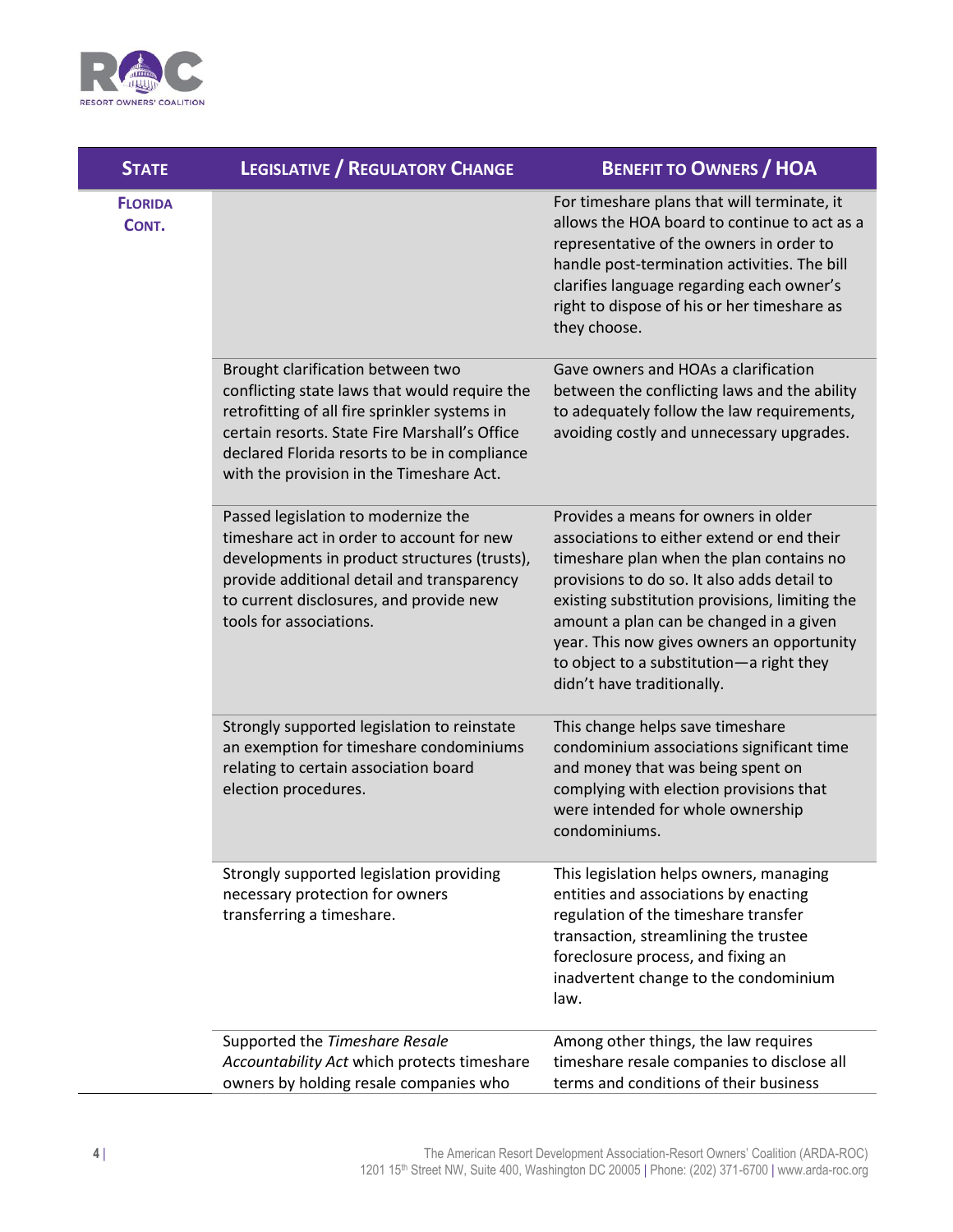

| <b>STATE</b>            | <b>LEGISLATIVE / REGULATORY CHANGE</b>                                                                                                                                                                                                                                                                                                                        | <b>BENEFIT TO OWNERS / HOA</b>                                                                                                                                                                                      |
|-------------------------|---------------------------------------------------------------------------------------------------------------------------------------------------------------------------------------------------------------------------------------------------------------------------------------------------------------------------------------------------------------|---------------------------------------------------------------------------------------------------------------------------------------------------------------------------------------------------------------------|
| <b>FLORIDA</b><br>CONT. | use deceptive business practices<br>accountable for their actions.                                                                                                                                                                                                                                                                                            | offering to a consumer. It provides a right of<br>rescission for consumers to cancel a<br>contract for resale services. And it imposes<br>penalties on companies who continue their<br>deceptive practices.         |
|                         | Successfully opposed legislation that would<br>have deregulated all aspects of the<br>timeshare industry and telemarketers /<br>sellers of travel.                                                                                                                                                                                                            | The failure of this bill and the removal of the<br>timeshare provision preserves long-standing<br>consumer protections for timeshare owners<br>and buyers in Florida.                                               |
|                         | Passed legislation that created a<br>streamlined foreclosure process, removing<br>timeshare foreclosures from the judicial<br>system.                                                                                                                                                                                                                         | Saves homeowners' associations time and<br>money when conducting the foreclosures of<br>timeshare interests that are delinquent on<br>maintenance fees.                                                             |
|                         | Supported legislation that removed<br>restrictions from the condominium law,<br>which placed limitations on timeshare<br>condominium homeowners' association<br>board of directors.                                                                                                                                                                           | Removes restrictions on homeowners'<br>associations that prevent board members<br>from serving consecutive terms, and from<br>co-owners of the same unit from serving on<br>the board simultaneously.               |
|                         | Passed legislation establishing timeshare<br>exchanges to not be subject to taxation in<br>Florida, codifying the tax status for<br>exchange.                                                                                                                                                                                                                 | Owners will not have to pay or charge sales<br>taxes when they exchange a timeshare in<br>Florida.                                                                                                                  |
|                         | Also cleared the way for timeshare<br>developers to offer "debt cancellation"<br>products to prospective owners.                                                                                                                                                                                                                                              | "Debt cancellation" products would allow<br>timeshare buyers to return a timeshare to<br>the developer in case of a job loss, or other<br>specified life events without a negative<br>impact on their credit score. |
|                         | Passed comprehensive timeshare bill that<br>included landmark insurance reform,<br>providing relief for homeowners'<br>associations. Also worked to modify /<br>exempt timeshare industry from<br>condominium legislation, potentially<br>harmful tax legislation, and various other<br>bills that would impact the operation of<br>homeowners' associations. | The law provides for an affordable<br>alternative to obtaining insurance for sold-<br>out homeowners' associations and protects<br>the timeshare industry from harmful<br>regulation.                               |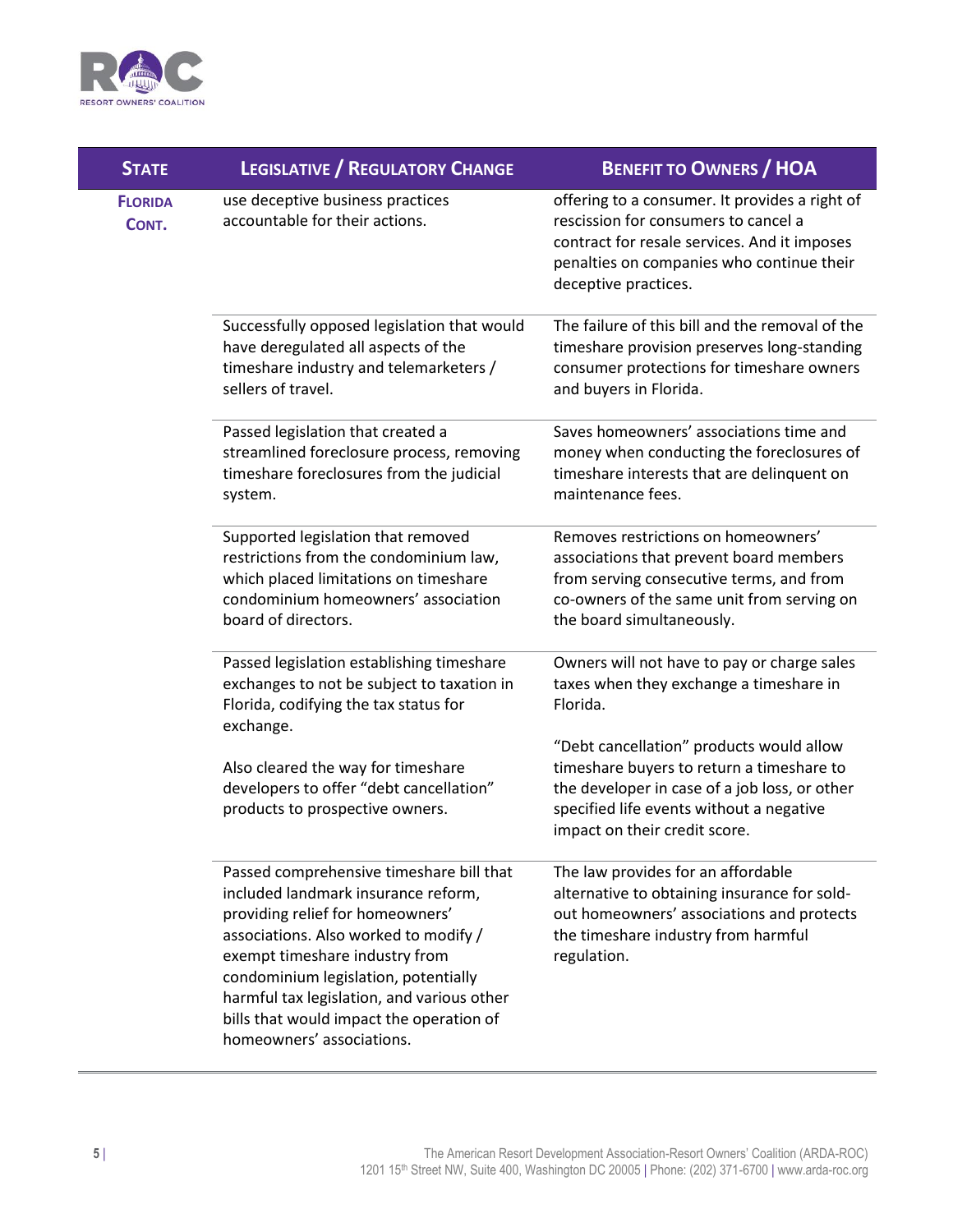

| <b>STATE</b>  | <b>LEGISLATIVE / REGULATORY CHANGE</b>                                                                                                                                                                                                                                                                                                                 | <b>BENEFIT TO OWNERS / HOA</b>                                                                                                                                                                                                                                                                                                                    |
|---------------|--------------------------------------------------------------------------------------------------------------------------------------------------------------------------------------------------------------------------------------------------------------------------------------------------------------------------------------------------------|---------------------------------------------------------------------------------------------------------------------------------------------------------------------------------------------------------------------------------------------------------------------------------------------------------------------------------------------------|
| <b>HAWAII</b> | Successfully opposed two bills that would<br>have increased the formula for the amount<br>of transient accommodations tax to be<br>collected from timeshare owners.                                                                                                                                                                                    | TAT formula would have been amended to<br>increase base on which timeshare occupancy<br>is taxed from 50% to 100% of gross daily<br>maintenance fees paid by owner.                                                                                                                                                                               |
|               | Successfully opposed a bill that would have<br>required associations to maintain a current<br>list of the postal address, email address, or<br>both addresses of each owner and vendee.<br>This list would have been made available to<br>each member of the association.                                                                              | Opposing this bill helps to maintain and<br>protect owner's privacy. This will help to<br>ensure their personal information is not<br>inadvertently shared with third parties for<br>commercial purposes, unwanted solicitation<br>or fraudulent activity.                                                                                        |
|               | Successfully opposed an increase to the<br>transient accommodations tax (TAT) on<br>timeshare units.                                                                                                                                                                                                                                                   | TAT formula would have been amended to<br>increase the base on which timeshare<br>occupancy is taxed from 1/2 of the gross daily<br>maintenance fees attributable to the<br>timeshare unit to an increased amount to be<br>determined by the legislature.                                                                                         |
|               | Monitored legislation to increase the<br>transient accommodations tax (TAT)<br>imposed on Hawaii-based timeshare units,<br>ensuring no other provisions were attached<br>to the legislation.                                                                                                                                                           | TAT will increase 1% each year to gradually<br>achieve a rate of 9.25%, bringing the TAT<br>rate currently applied to timeshare in line<br>with the tax rate applied to hotel guests for<br>transient stays (e.g. Hotel rentals).                                                                                                                 |
|               | Supported legislation relating to buyers'<br>rights on short-term timeshare products in<br>Hawaii.                                                                                                                                                                                                                                                     | If passed, the legislation would provide<br>cancellation rights (seven days) to the<br>purchasers of short-term products, as well<br>as allow for better protection to recoup<br>buyers' funds (should the developer default<br>on the construction loan or fail to complete<br>the construction project). The bill did not<br>pass this session. |
|               | Supported legislation to modernize the<br>state's timeshare marketing practices. The<br>bill eliminates the requirement for a<br>timeshare pricelist to be filed with the<br>Department of Commerce and Consumer<br>Affairs, and clarifies that promotional items<br>given as an incentive for a potential<br>purchaser to attend a sales presentation | These changes help increase operational<br>efficiencies for timeshare developers and<br>bring the timeshare statute in line with<br>current sales and marketing practices. Most<br>importantly, these changes will not decrease<br>the level of consumer protection that is<br>currently provided.                                                |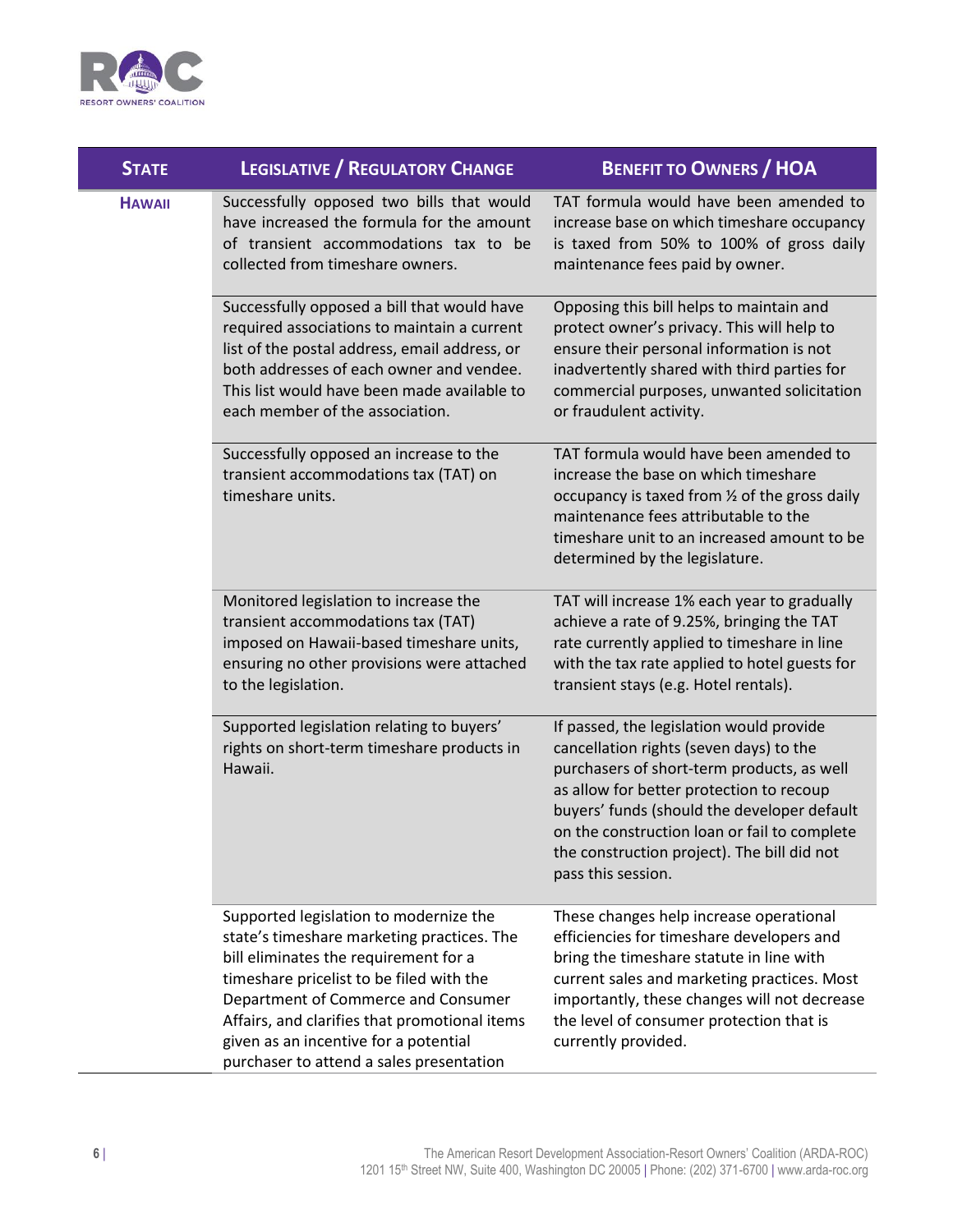

| <b>STATE</b>           | <b>LEGISLATIVE / REGULATORY CHANGE</b>                                                                                                                                                                                                                                                                                                        | <b>BENEFIT TO OWNERS / HOA</b>                                                                                                                                                                                |
|------------------------|-----------------------------------------------------------------------------------------------------------------------------------------------------------------------------------------------------------------------------------------------------------------------------------------------------------------------------------------------|---------------------------------------------------------------------------------------------------------------------------------------------------------------------------------------------------------------|
| <b>HAWAII</b><br>CONT. | may be given at the completion of the sales<br>presentation.                                                                                                                                                                                                                                                                                  |                                                                                                                                                                                                               |
|                        | Supported legislation re-establishing a<br>program that allows for the sale of<br>timeshare units located within Hawaii to<br>take place in international waters and in<br>foreign countries, without having to secure<br>approval of a U.S. state department<br>consular officer or an apostille-a<br>cumbersome and time consuming process. | The bill allows the governor to appoint<br>Commissioners of Deeds to authenticate<br>timeshare purchase agreements signed<br>abroad.                                                                          |
|                        | Successfully opposed legislation to prohibit<br>any new timeshare units or plans in Maui's<br>hotel district and service business<br>residential district. If passed, this legislation<br>would eliminate any further timeshare<br>development in Maui county, including<br>conversions of hotel properties to<br>timeshare.                  | ARDA-ROC and ARDA strongly oppose any<br>proposals which would erode the rights of<br>all industry participants-from owners to<br>developers. This proposal was deferred.                                     |
|                        | Defeated legislation that would make<br>changes to the way condominium owners<br>access association-related information to<br>provide timeshare owners with the ability<br>to obtain a copy of the owner list as<br>maintained by the plan manager.                                                                                           | Protects owners' contact information.                                                                                                                                                                         |
|                        | Defeated state-wide proposal to increase<br>taxes on timeshare owners by<br>approximately 300%. With respect to the<br>Maui County Council, ARDA-ROC was<br>successful in helping reduce the increase in<br>timeshare property tax from 28% to 7%.                                                                                            | At the state-wide level, defeating the tax<br>saved owners over \$30 million in new taxes<br>for 2012.                                                                                                        |
|                        | Supported legislation to extend general<br>excise tax benefits to the timeshare<br>industry.                                                                                                                                                                                                                                                  | Extends the tax exemptions for<br>condominium common expenses paid by<br>managers, sub-managers, and sub-<br>operators, and for hotel employee expenses<br>paid by hotel operators and timeshare<br>projects. |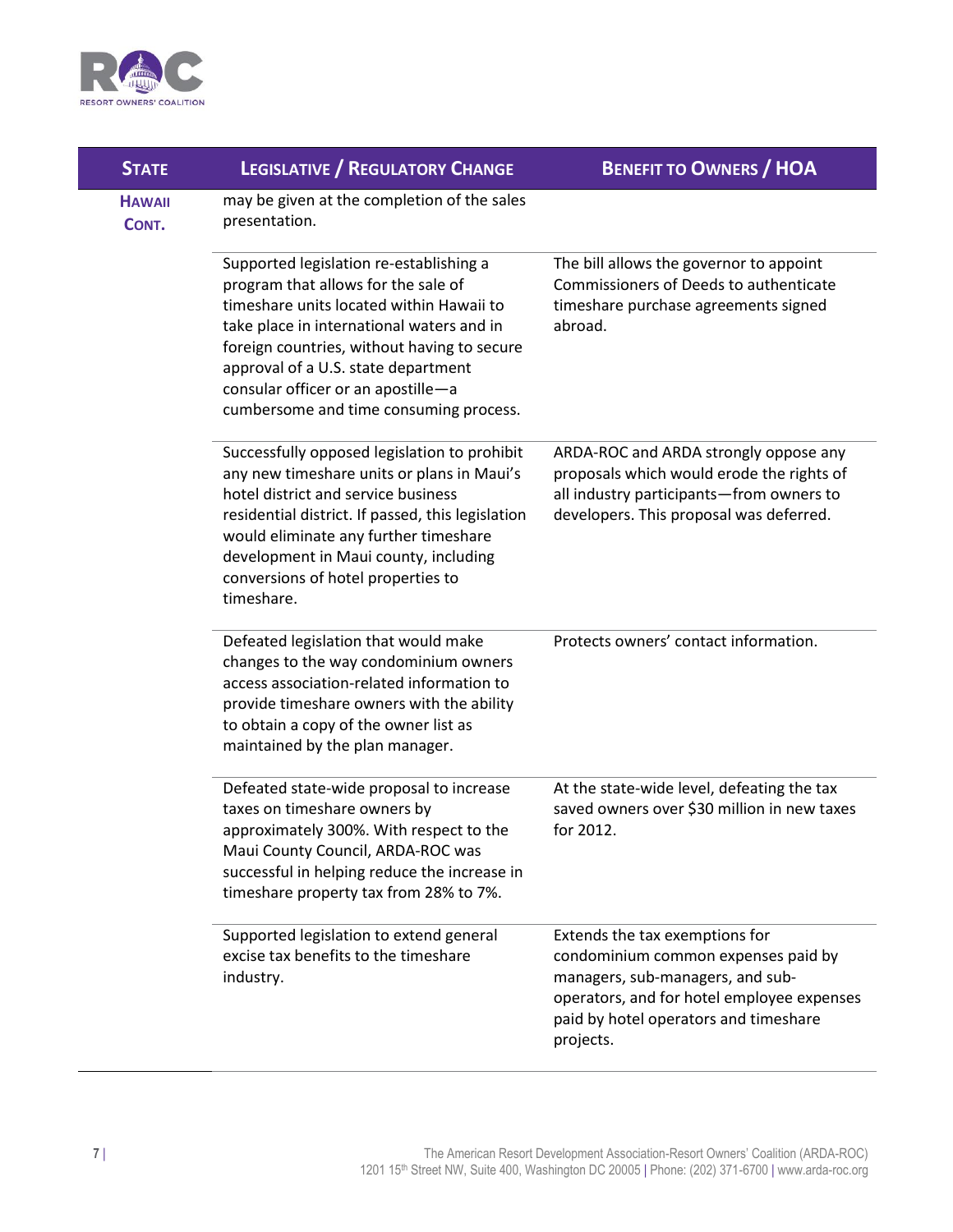

| <b>STATE</b>           | <b>LEGISLATIVE / REGULATORY CHANGE</b>                                                                                                                                                                               | <b>BENEFIT TO OWNERS / HOA</b>                                                                                                                                                                                                                                                                                                                                                       |
|------------------------|----------------------------------------------------------------------------------------------------------------------------------------------------------------------------------------------------------------------|--------------------------------------------------------------------------------------------------------------------------------------------------------------------------------------------------------------------------------------------------------------------------------------------------------------------------------------------------------------------------------------|
| <b>HAWAII</b><br>CONT. | Passed legislation that transfers timeshare<br>interests from the land court system to the<br>regular recording system.                                                                                              | This law saves every timeshare owner fees<br>and costs associated with the recordation of<br>a deeded interest timeshare in Hawaii.                                                                                                                                                                                                                                                  |
|                        | Successfully thwarted attempts by state<br>legislators to increase both transient and<br>real property taxes for timeshare owners.                                                                                   | We continue to maintain the status quo<br>with respect to real property taxes and the<br>transient taxes that are imposed on<br>timeshare owners.                                                                                                                                                                                                                                    |
|                        | Assisted in defeating a bill to increase the<br>TAT on timeshares by 400%.                                                                                                                                           | Saved timeshare owners from paying a four-<br>fold increase in timeshare accommodations<br>tax.                                                                                                                                                                                                                                                                                      |
| <b>ILLINOIS</b>        | Passed non-judicial foreclosure legislation<br>for timeshare homeowners' associations.                                                                                                                               | Saves homeowners' associations time and<br>money when conducting foreclosures of<br>timeshare interests for failure to pay<br>maintenance fees.                                                                                                                                                                                                                                      |
| <b>MAINE</b>           | Ensured a bill was re-introduced that would<br>have provided for expedited foreclosure<br>procedures was not at the expense of non-<br>judicial foreclose procedures currently<br>available for timeshare interests. | Preserving non-judicial foreclosure<br>procedures saves homeowners' associations<br>time and money when conducting<br>foreclosures on assessment liens.                                                                                                                                                                                                                              |
|                        | Funded successful efforts to enact a non-<br>judicial foreclosure bill and a bill to clarify<br>how real property taxes are assessed for<br>timeshares.                                                              | Saves homeowners' associations time and<br>money when conducting foreclosures of<br>timeshare interests for failure to pay<br>maintenance fees.                                                                                                                                                                                                                                      |
| <b>MASSACHUSETTS</b>   | Successfully opposed multiple bills that<br>would require the mandatory take-back of<br>timeshare interests by a managing entity or<br>developer.                                                                    | When an interest is returned to a developer<br>or managing entity and goes unsold, it will<br>be the responsibility of the remaining<br>owners in the association to bear the costs<br>of that ownership. This could create a<br>negative spiral effect. If more and more<br>owners are priced out of their timeshare,<br>eventually it will lead an association into<br>bankruptcy. |
|                        | ARDA-ROC and ARDA-New England worked<br>with timeshare owners, developers,<br>regulatory agencies, elected officials, and<br>the Attorney General in support of                                                      | If passed, would protect owners from unfair<br>and deceptive sales and marketing practices<br>used by many timeshare resale advertising<br>and transfer/relief companies, through                                                                                                                                                                                                    |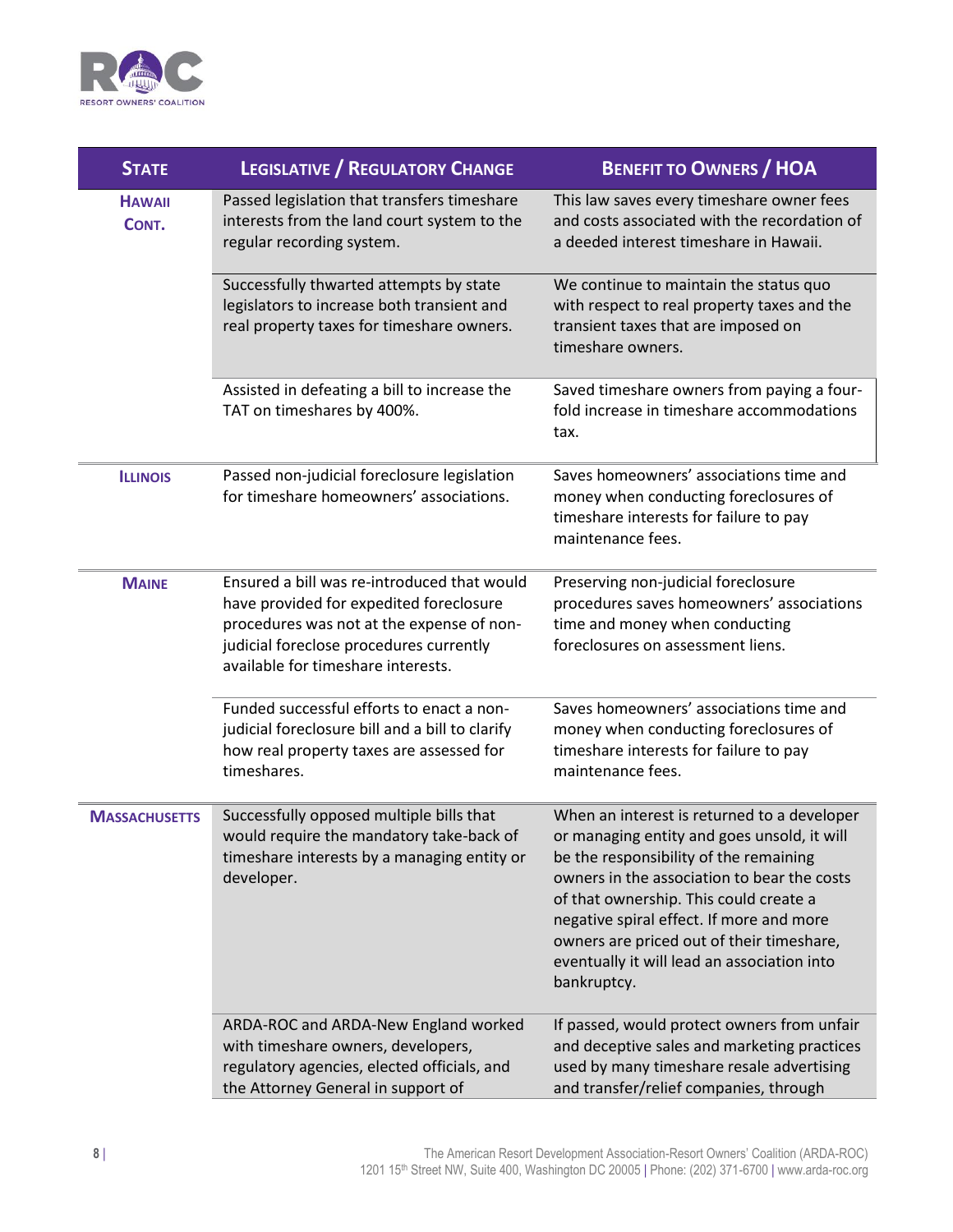

| <b>STATE</b>                  | <b>LEGISLATIVE / REGULATORY CHANGE</b>                                                                                                                                                                                                                                                                                                                                                                                 | <b>BENEFIT TO OWNERS / HOA</b>                                                                                                                                                                                                                        |
|-------------------------------|------------------------------------------------------------------------------------------------------------------------------------------------------------------------------------------------------------------------------------------------------------------------------------------------------------------------------------------------------------------------------------------------------------------------|-------------------------------------------------------------------------------------------------------------------------------------------------------------------------------------------------------------------------------------------------------|
| <b>MASSACHUSETTS</b><br>CONT. | legislation proposing sensible regulatory<br>reform to the secondary/resale market.                                                                                                                                                                                                                                                                                                                                    | sensible regulatory reform to the largely<br>unregulated secondary/resale market.                                                                                                                                                                     |
|                               | Passed legislation to create a new<br>streamlined foreclosure process that will<br>remove timeshare foreclosures from the<br>judicial system.                                                                                                                                                                                                                                                                          | Saves homeowners' associations time and<br>money when conducting foreclosures of<br>timeshare interests for failure to pay<br>maintenance fees.                                                                                                       |
| <b>MISSOURI</b>               | Successfully opposed legislation that would<br>repeal existing provisions regarding non-<br>judicial foreclosure and would require all<br>foreclosure proceedings to be handled<br>judicially.                                                                                                                                                                                                                         | Preserving non-judicial foreclosure<br>procedures saves homeowners' associations<br>time and money when conducting<br>foreclosures on assessment liens.                                                                                               |
|                               | Passed legislation that clarifies timeshare<br>properties are to be considered<br>"residential" rather than "commercial" for<br>purposes of property tax classification. This<br>is based on a ratio of the nights the<br>timeshare units are actually rented<br>compared to the overall nights available for<br>use in that timeshare development.                                                                    | This will help protect timeshare owners<br>from aggressive efforts from county<br>assessors who are trying to apply a<br>commercial rate that is substantially higher.<br>The bill also limits an assessor's discretion in<br>determining rental use. |
|                               | Reversed a Taney County decision to<br>classify timeshare as a commercial use,<br>which would have caused a dramatic<br>increase in real estate property<br>assessments.                                                                                                                                                                                                                                               | This action saved timeshare owners from a<br>90% increase in property taxes during the<br>assessment year.                                                                                                                                            |
| <b>NEVADA</b>                 | Monitored proposed legislation that would<br>add duplicative disclosure provisions to the<br>timeshare law already covered in the public<br>offering statement (POS). It did not pass.                                                                                                                                                                                                                                 | If passed, the legislation would have added<br>additional, redundant disclosures to the<br>closing process.                                                                                                                                           |
|                               | Passed revisions to existing timeshare law<br>that streamlines the issuance of a timeshare<br>public offering statement (POS), and defines<br>what must be included, making it clear to<br>developers and owners their rights and<br>obligations. Also adds consumer protections<br>for purchasers buying timeshares on the<br>resale market and requires the purchaser<br>be given a five-day right of rescission and | These revisions provide greater<br>transparency and protections to owners.                                                                                                                                                                            |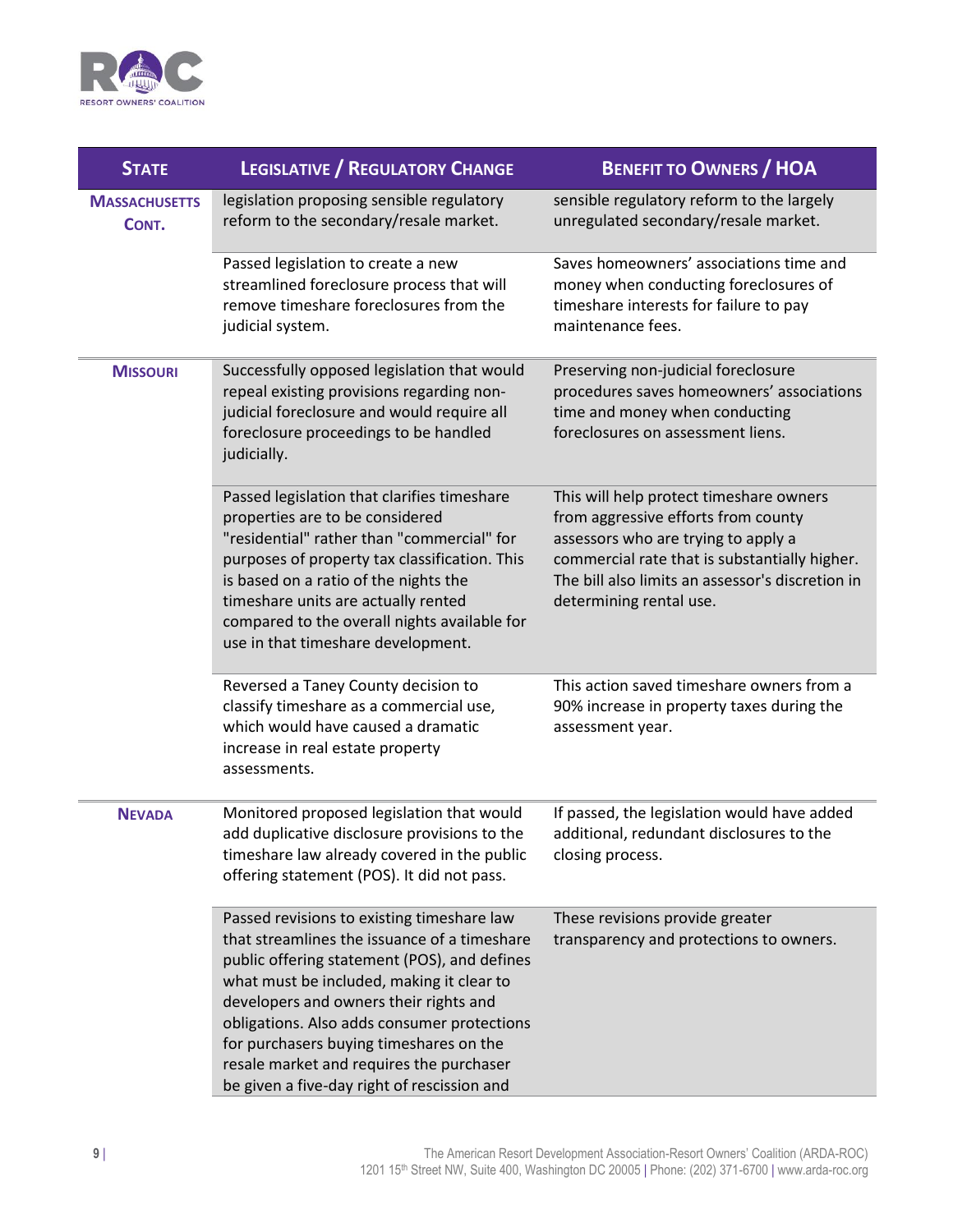

| <b>STATE</b>           | <b>LEGISLATIVE / REGULATORY CHANGE</b>                                                                                                                                                                  | <b>BENEFIT TO OWNERS / HOA</b>                                                                                                                                                                                                                     |
|------------------------|---------------------------------------------------------------------------------------------------------------------------------------------------------------------------------------------------------|----------------------------------------------------------------------------------------------------------------------------------------------------------------------------------------------------------------------------------------------------|
| <b>NEVADA</b><br>CONT. | other certain disclosures, prohibits<br>misleading statements by timeshare resale<br>brokers, and makes violations of the resale<br>laws unfair or deceptive trade practices<br>under existing law.     |                                                                                                                                                                                                                                                    |
|                        | Supported legislation to permit Internet<br>advertising of timeshare foreclosures and<br>establish standards to protect personal<br>information of timeshare owners from<br>abuse.                      | New law will reduce costs to owners'<br>associations of advertising assessment lien<br>foreclosures by allowing Internet ads in lieu<br>of costly newspaper ads. Law establishes<br>procedures to protect owner privacy from<br>abusive marketers. |
|                        | Opposed a proposed new policy by the<br>Clark County Recorder's Office in<br>cooperation with other affected groups.                                                                                    | Prevented implementation of new policies<br>(of questionable legality) that could have<br>dramatically increased recording costs (such<br>as for foreclosure sales) in the Las Vegas<br>area.                                                      |
|                        | Successfully negotiated an amendment to<br>AB 149 to exempt timeshare from requiring<br>mediation for non-judicial foreclosures.                                                                        | Mediation and other requirements would<br>have added costs to a non-judicial<br>foreclosure without adding meaningful<br>consumer protection.                                                                                                      |
|                        | Successfully lobbied the Las Vegas<br>Convention & Visitors Authority and the<br>Clark County Commission to adopt<br>regulations that exempted timeshare<br>exchange from transient occupancy tax.      | Saves owners from paying a tax on the<br>"rental value" of a timeshare exchange into<br>the Las Vegas area and discourages similar<br>statewide legislation.                                                                                       |
|                        | Successfully lobbied the Reno-Sparks<br>Convention & Visitors Authority and the<br>Washoe County Commission to adopt<br>regulations that exempted timeshare<br>exchange from transient occupancy tax.   | Saves owners from paying a tax on the<br>"rental value" of a timeshare exchange into<br>the Reno-Sparks area and discourages<br>similar statewide legislation.                                                                                     |
|                        | <b>Extensively lobbied the Reno-Sparks</b><br>Convention & Visitors Authority and the<br>Washoe County Commission to prevent<br>introduction of an ordinance imposing a<br>TOT on timeshare exchangers. | Saves owners from paying a tax on the<br>"rental value" of a timeshare exchange into<br>the Reno-Sparks area and discourages<br>similar state-wide legislation.                                                                                    |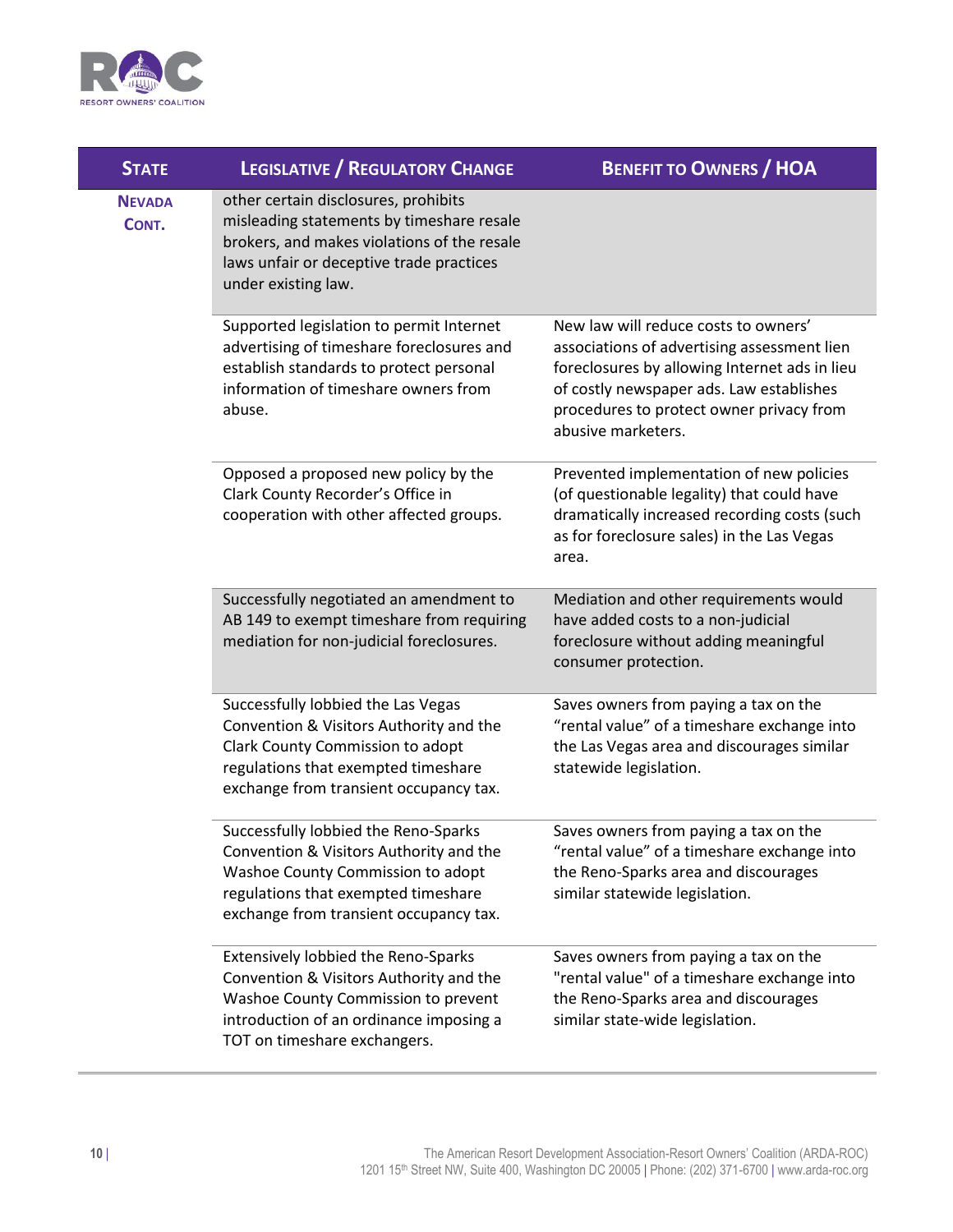

| <b>STATE</b>                    | <b>LEGISLATIVE / REGULATORY CHANGE</b>                                                                                                                                                                                                         | <b>BENEFIT TO OWNERS / HOA</b>                                                                                                                                                                                                 |
|---------------------------------|------------------------------------------------------------------------------------------------------------------------------------------------------------------------------------------------------------------------------------------------|--------------------------------------------------------------------------------------------------------------------------------------------------------------------------------------------------------------------------------|
| <b>NEW JERSEY</b>               | Established duties of the timeshare<br>managing entity/owners association and<br>provided for non-paying owners in<br>timeshare foreclosures to be consolidated<br>into one action in the 2006 New Jersey Real<br><b>Estate Timeshare Act.</b> | Clarifies owners' association duties and<br>responsibilities in a modern new law and<br>saves owners' associations foreclosure costs<br>by permitting one action against multiple<br>non-paying owners.                        |
| <b>NEW</b><br><b>HAMPSHIRE</b>  | Successfully testified in opposition of<br>modifications to condominium association<br>voting requirements and advocated for a<br>timeshare exemption.                                                                                         | This bill would have modified the<br>condominium association voting<br>requirements when a minority of owners<br>control a majority of votes, which would<br>have created a problem for trust-based legal<br>structures.       |
|                                 | Established an exemption for timeshare<br>condominiums from a new bill that enacts<br>stricter HOA voting requirements.                                                                                                                        | This bill would have created a limitation on<br>owner participation in HOAs governance.                                                                                                                                        |
| <b>NORTH</b><br><b>CAROLINA</b> | Updated timeshare law                                                                                                                                                                                                                          | Collaborated with the Real Estate<br>commission to update law requiring escrow<br>of funds prior to closing and model language<br>addressing exit issues.                                                                      |
| <b>RHODE ISLAND</b>             | Defeated legislation that would have<br>imposed a TOT tax on timeshare<br>exchangers.                                                                                                                                                          | Saves owners from paying a tax on the<br>"rental value" of a timeshare exchange.                                                                                                                                               |
|                                 | Worked to defeat a bill that increased<br>timeshare owners' real property taxes and,<br>when it passed, convinced the Governor to<br>veto the bill (with the help of calls from<br>timeshare owners!).                                         | Saves Rhode Island timeshare owners from<br>a substantial increase in their real property<br>taxes.                                                                                                                            |
| <b>SOUTH</b><br><b>CAROLINA</b> | Defeated<br>legislation that would<br>have<br>increased taxes on purchase or exchange of<br>timeshare.                                                                                                                                         | Saved owners from paying additional taxes.                                                                                                                                                                                     |
|                                 | Passed a bill to address the termination and<br>extension of expiring timeshare plans.                                                                                                                                                         | The new law puts into place more achievable<br>voting requirements for owners who would<br>like to terminate or extend their timeshare<br>plan and provides a process for managing the<br>option that owners choose to pursue. |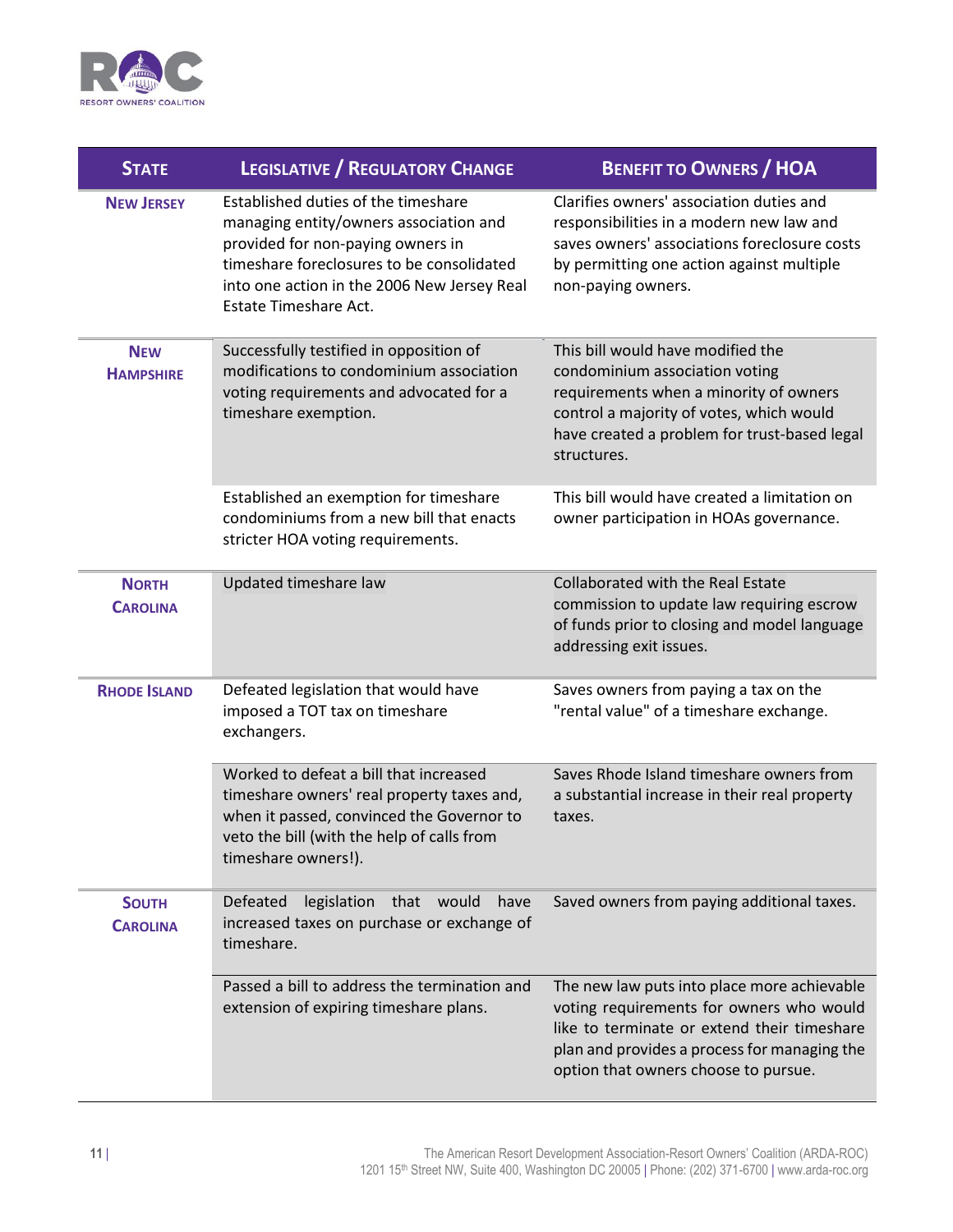

| <b>STATE</b>                             | <b>LEGISLATIVE / REGULATORY CHANGE</b>                                                                                                                                                                                                                                                                                                                                                                                                                    | <b>BENEFIT TO OWNERS / HOA</b>                                                                                                                                                                                                                                                                                                                                                                                                                                |
|------------------------------------------|-----------------------------------------------------------------------------------------------------------------------------------------------------------------------------------------------------------------------------------------------------------------------------------------------------------------------------------------------------------------------------------------------------------------------------------------------------------|---------------------------------------------------------------------------------------------------------------------------------------------------------------------------------------------------------------------------------------------------------------------------------------------------------------------------------------------------------------------------------------------------------------------------------------------------------------|
| <b>SOUTH</b><br><b>CAROLINA</b><br>CONT. | Opposed a bill seeking to increase certain<br>recording fees by 250%.<br>Obtained an<br>exception for timeshare deeds to keep them<br>at \$10 per document.                                                                                                                                                                                                                                                                                               | Saves owners costs and fees associated with<br>recordation of deeded timeshare interests.                                                                                                                                                                                                                                                                                                                                                                     |
|                                          | Passed legislation that added greater<br>consumer protections and to address<br>deceptive business practices of fraudulent<br>timeshare resale and transfer companies in<br>the state.                                                                                                                                                                                                                                                                    | The new legislation add greater protections<br>for South Carolina timeshare owners,<br>creates a clear standard of business conduct<br>for resale companies in the state, as well as<br>includes increased contract requirements,<br>escrow protections, and enforcement<br>provisions for offenders.                                                                                                                                                         |
|                                          | Opposed legislation that would eliminate<br>the sales tax exemption on the exchange of<br>timeshare interests.                                                                                                                                                                                                                                                                                                                                            | Imposing these taxes would discourage<br>owners and guests from exchanging into<br>South Carolina, as they will be charged an<br>unprecedented exchange tax to do so.                                                                                                                                                                                                                                                                                         |
|                                          | Successfully defeated a bill that would have<br>allowed for the surrendering of timeshare<br>interests to an HOA or managing entity<br>upon the satisfaction of certain conditions.                                                                                                                                                                                                                                                                       | This would have had devastating effects on<br>the SC timeshare industry. When an interest<br>is returned to a developer or managing<br>entity and goes unsold, it will be the<br>responsibility of the remaining owners in<br>the association to bear the costs of that<br>ownership. This could create a negative<br>spiral effect. If more and more owners are<br>priced out of their timeshare, eventually it<br>will lead an association into bankruptcy. |
|                                          | Strongly supported proposed legislation to<br>add consumer protections to regulate<br>timeshare resale and transfer companies in<br>South Carolina and hold anyone who<br>knowingly assists or participates in a plan<br>that involves the transfer of a resale<br>vacation timeshare to a person who has no<br>intention of paying maintenances fees<br>guilty of an unfair trade practice under<br>South Carolina law. The legislation did not<br>pass. | The proposed legislation would help protect<br>South Carolina timeshare owners by<br>providing them more information to help<br>them make better choices about how to<br>resell their timeshare and necessary<br>protections (e.g. a written agreement with a<br>stated rescission period). It will also help to<br>curtail fraudulent transfer practices that<br>negatively affect timeshare owners and<br>homeowners' associations alike.                   |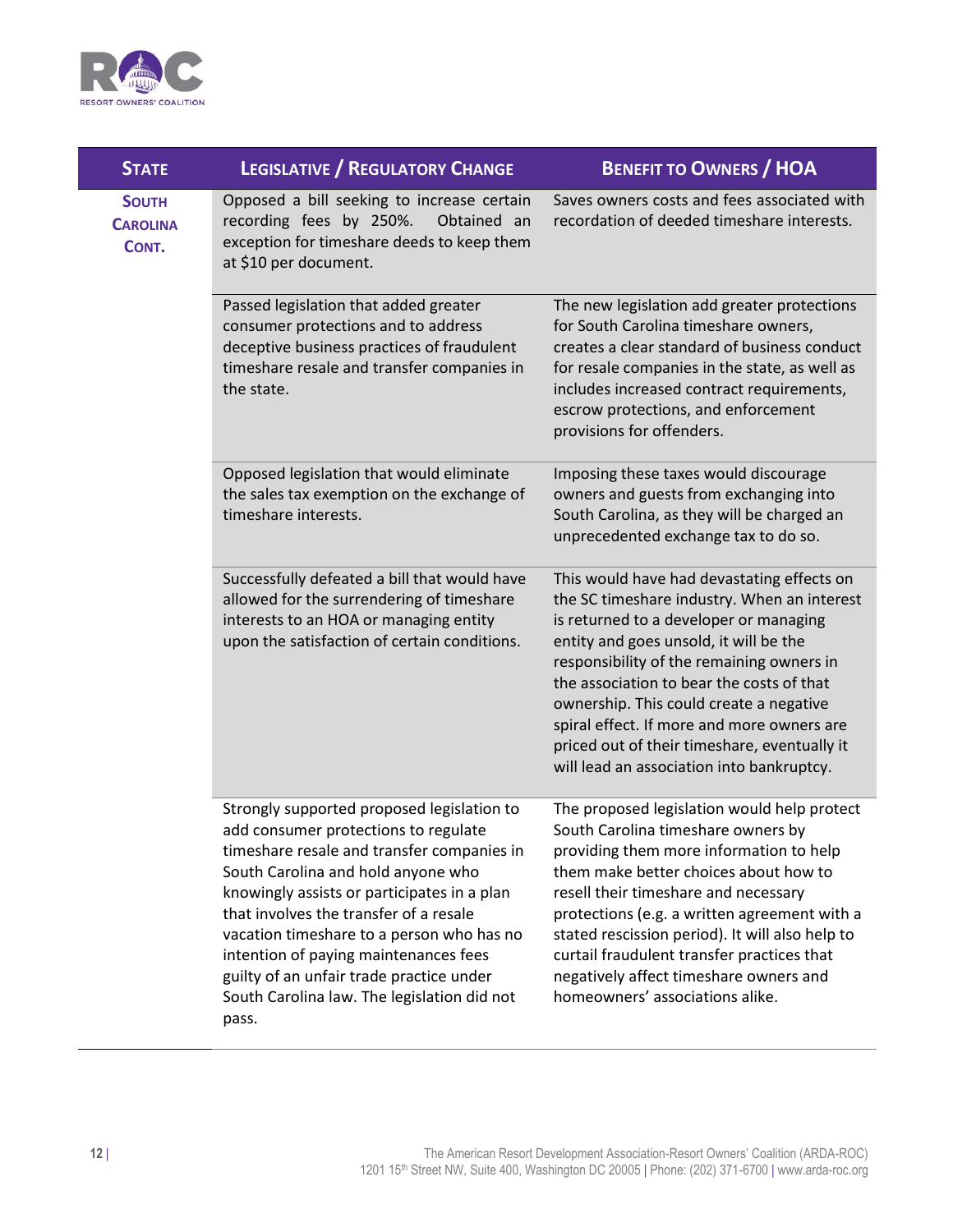

| <b>STATE</b>                             | <b>LEGISLATIVE / REGULATORY CHANGE</b>                                                                                                                                                                                                                                                         | <b>BENEFIT TO OWNERS / HOA</b>                                                                                                                                                                                                                                 |
|------------------------------------------|------------------------------------------------------------------------------------------------------------------------------------------------------------------------------------------------------------------------------------------------------------------------------------------------|----------------------------------------------------------------------------------------------------------------------------------------------------------------------------------------------------------------------------------------------------------------|
| <b>SOUTH</b><br><b>CAROLINA</b><br>CONT. | Protected sales and exchange tax<br>exemption for timeshare from tax reform<br>efforts to eliminate many of the current<br>sales tax exemptions in South Carolina.                                                                                                                             | There will be no increased taxes on<br>timeshare purchasers or timeshare owners<br>who exchange in South Carolina.                                                                                                                                             |
|                                          | Successfully advocated against<br>recommendations of a state tax review<br>panel that would significantly increase the<br>tax burden on South Carolina owners.                                                                                                                                 | Timeshare owners will not have to pay<br>additional property and occupancy taxes on<br>their South Carolina timeshare interests.                                                                                                                               |
|                                          | Successfully opposed legislation that would<br>have imposed a sales tax on the exchange<br>of timeshare units.                                                                                                                                                                                 | Prevented a sales tax on all timeshare<br>exchanges that take place in South Carolina,<br>saving timeshare owners tens if not<br>hundreds of thousands of dollars in fees<br>each year.                                                                        |
|                                          | Prevented the passage of a bill that would<br>have imposed a fee on all non-owner<br>occupied timeshare units.                                                                                                                                                                                 | Timeshare owners do not have to pay this<br>fee if they wanted to exchange or rent<br>timeshare units in South Carolina.                                                                                                                                       |
| <b>TENNESSEE</b>                         | Amended legislation to prevent imposition<br>of sales tax on the value of timeshare<br>exchanges.                                                                                                                                                                                              | Saves timeshare owners from paying taxes<br>of an undefined amount on an exchange<br>into Tennessee.                                                                                                                                                           |
| <b>TEXAS</b>                             | Supporting proposed legislation that seeks<br>to regulate timeshare transfer and exit<br>companies by providing for more<br>meaningful disclosures, contract<br>requirements and increased penalties for<br>fraudulent activity.                                                               | If passed, would provide owners with<br>additional consumer protections and greater<br>transparency when looking to transfer their<br>ownership. It would also help curtail<br>fraudulent transfer practices that harm<br>owners and homeowners' associations. |
|                                          | Supported legislation that establishes basic<br>operating procedures for timeshare owners'<br>associations in Texas and sets standards for<br>privacy protection of owners' association<br>lists while permitting their use for<br>legitimate association business, among<br>other provisions. | The legislation clarifies what provisions<br>apply to timeshares and protect their<br>associations from burdensome provisions in<br>other sections of the Property Code.                                                                                       |
|                                          | Monitored and amended several bills<br>affecting property owners' associations<br>containing provisions inappropriate or<br>potentially damaging to timeshare                                                                                                                                  | None of these bills were enacted during<br>2011 as ARDA-ROC worked with other<br>groups that also found sections of the<br>proposals to be problematic. However,                                                                                               |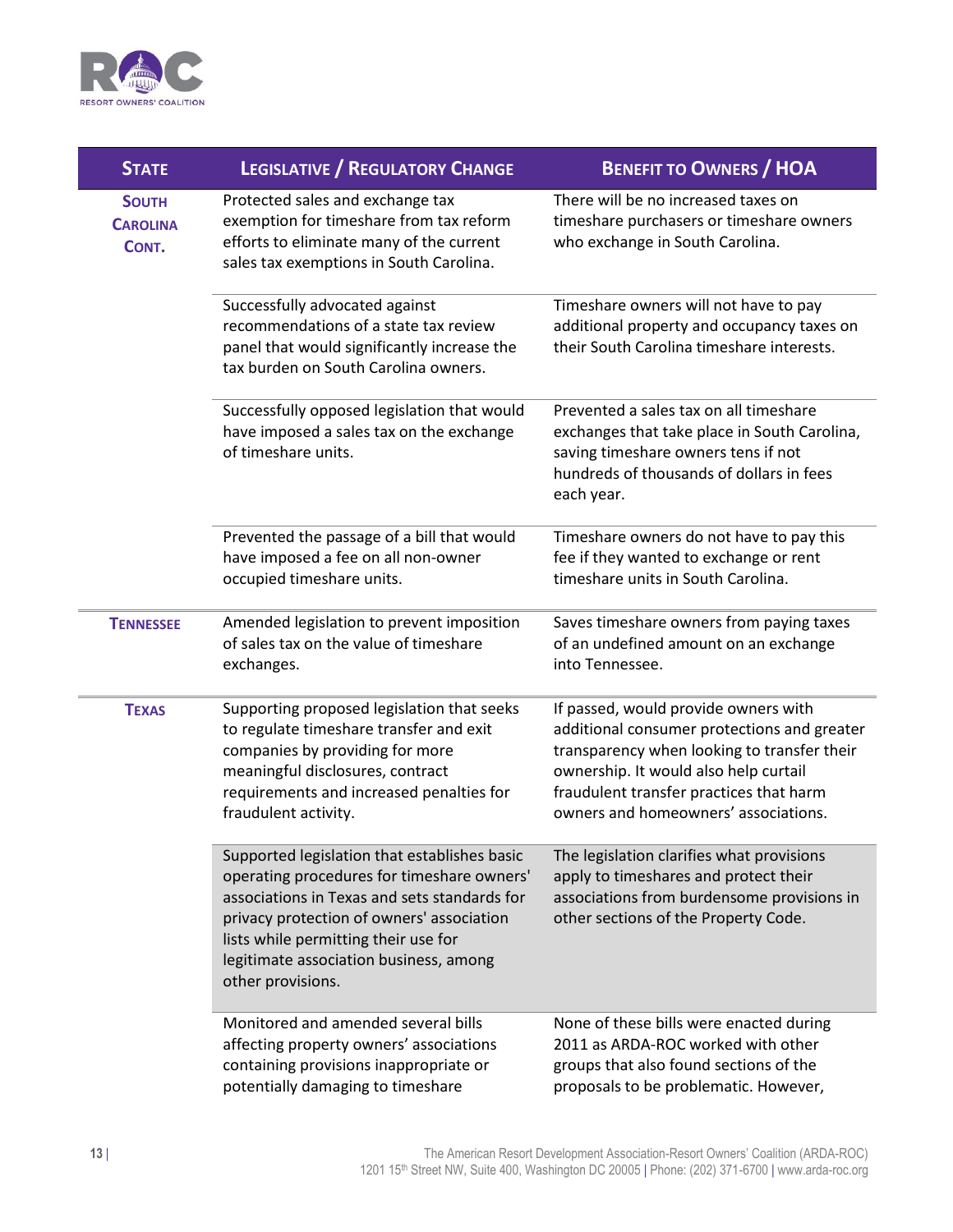

| <b>STATE</b>                         | <b>LEGISLATIVE / REGULATORY CHANGE</b>                                                                                                                                                                                                         | <b>BENEFIT TO OWNERS / HOA</b>                                                                                                                                                                                                                                                                                                                               |
|--------------------------------------|------------------------------------------------------------------------------------------------------------------------------------------------------------------------------------------------------------------------------------------------|--------------------------------------------------------------------------------------------------------------------------------------------------------------------------------------------------------------------------------------------------------------------------------------------------------------------------------------------------------------|
| <b>TEXAS</b><br>CONT.                | associations. Monitored the return of two<br>bills that would have required timeshare<br>buyers (and other property purchasers) to<br>disclose the sales price of the timeshare or<br>be subject to civil penalties.                           | more of these type bills are expected in<br>2013. Both sales price disclosure bills died in<br>the Legislature, so ROC did not need to<br>obtain a timeshare exemption as in prior<br>sessions (2005-2009).                                                                                                                                                  |
|                                      | Helped to defeat attempts by the Texas<br>Legislature to change the way real property<br>sales, including timeshare interests, were<br>reported to the local County authorities.                                                               | Likely prevented increases in property taxes<br>for timeshare owners.                                                                                                                                                                                                                                                                                        |
| <b>U.S. VIRGIN</b><br><b>ISLANDS</b> | Worked with legislature to draft new<br>timeshare law.                                                                                                                                                                                         | Put into place first comprehensive<br>timeshare law and provides<br>protections for consumers by requiring<br>escrow of funds and 7-day rescission<br>period.                                                                                                                                                                                                |
|                                      | Working to ensure the tax assessor properly<br>implements amended tax regulations<br>supported by ARDA-ROC.                                                                                                                                    | If passed, such regulations would<br>simplify the process for owners who<br>are obligated to pay USVI property<br>taxes.                                                                                                                                                                                                                                     |
|                                      | Defeated an attempt by the USVI<br>Legislature to increase real property taxes<br>for timeshare owners by 100%.                                                                                                                                | Saved timeshare owners tens of<br>thousands of dollars in real property<br>tax increases.                                                                                                                                                                                                                                                                    |
| <b>UTAH</b>                          | Supported legislation that provides greater<br>flexibility for timeshare homeowners'<br>associations to resale inventory acquired<br>through foreclosure or similar methods, and<br>adds protection for the personal<br>information of owners. | Adds additional protections for the personal<br>information of owners, making it more<br>difficult for third parties to contact owners<br>with solicitations. Also removes an<br>extremely restrictive requirement that any<br>association reselling more than 10 interests<br>in its property over the life of the project<br>must register as a developer. |
|                                      | Stopped a major overhaul of Utah's<br>timeshare legislation that would have<br>placed significant new burdens on<br>associations and, in some cases, owners.                                                                                   | The proposed legislation would have<br>required associations to register as<br>developers in order to sell reclaimed<br>interests. Restrictions on trust-based<br>products would also have devalued similar<br>interests already held by owners.                                                                                                             |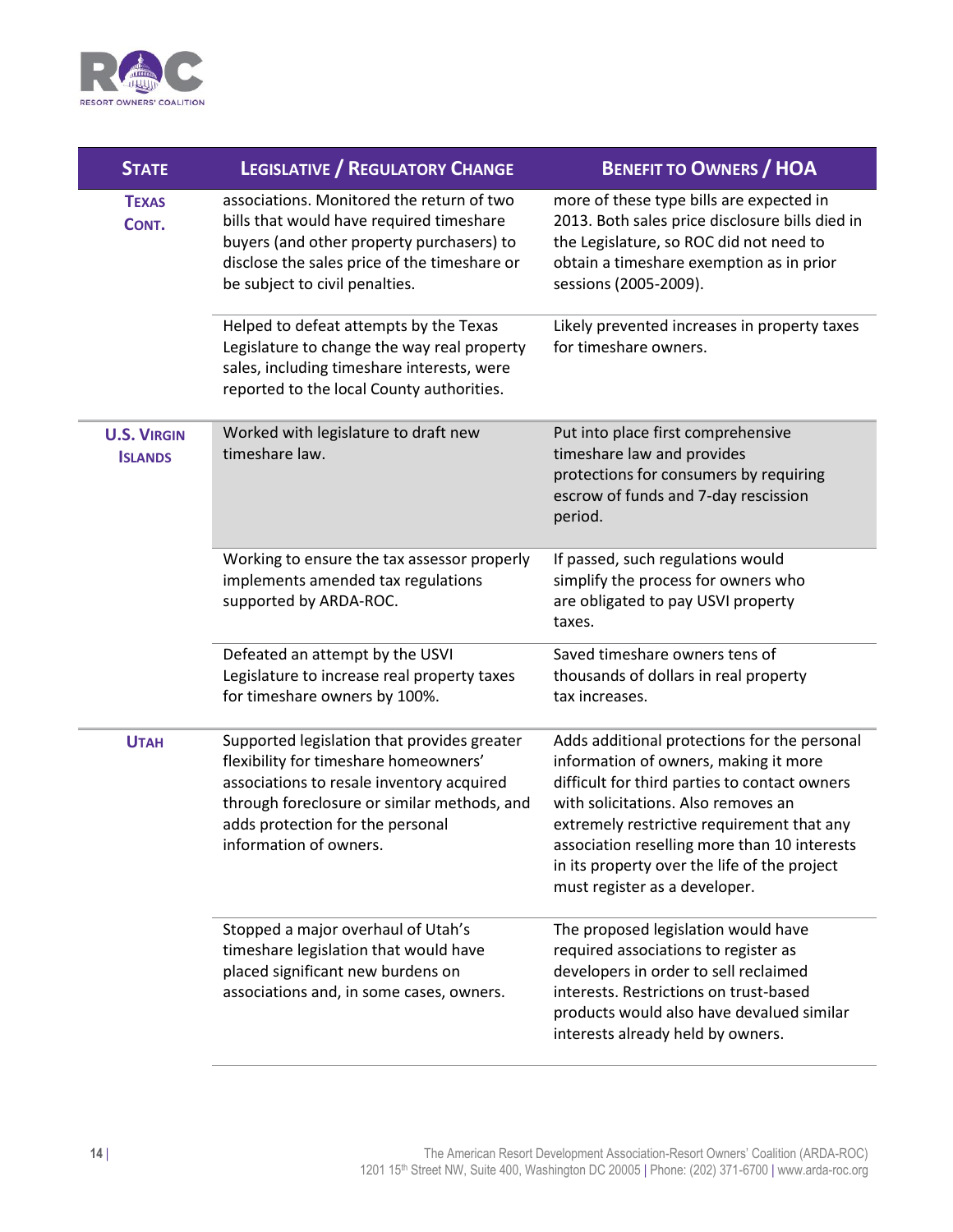

| <b>STATE</b>         | <b>LEGISLATIVE / REGULATORY CHANGE</b>                                                                                                                                                                                                                                                                                                                                                                                                                                                                                                                                                                                                                                                                         | <b>BENEFIT TO OWNERS / HOA</b>                                                                                                                                                                                                                                                                   |
|----------------------|----------------------------------------------------------------------------------------------------------------------------------------------------------------------------------------------------------------------------------------------------------------------------------------------------------------------------------------------------------------------------------------------------------------------------------------------------------------------------------------------------------------------------------------------------------------------------------------------------------------------------------------------------------------------------------------------------------------|--------------------------------------------------------------------------------------------------------------------------------------------------------------------------------------------------------------------------------------------------------------------------------------------------|
| <b>UTAH</b><br>CONT. | Fought an attempt by the Utah Legislature<br>to take away the ability of a Utah timeshare<br>homeowners' association to use non-<br>judicial foreclosure to in order to foreclose<br>on a timeshare owner for the non-payment<br>of maintenance fees.                                                                                                                                                                                                                                                                                                                                                                                                                                                          | ARDA's efforts preserved timeshare owners<br>and homeowners' association rights to<br>continue to avail themselves of the non-<br>judicial foreclosure process for foreclosure<br>of timeshare interests.                                                                                        |
| <b>VIRGINIA</b>      | Opposed legislation proposing to undo a<br>law mandating a post-Labor Day start to the<br>school year. If passed, the bill would allow<br>the school system to commence the school<br>calendar year before the Labor Day holiday.                                                                                                                                                                                                                                                                                                                                                                                                                                                                              | Given the relatively short travel season for<br>Virginia, moving up the start date of the<br>school year would cut the vacation season<br>short which would hurt the travel and<br>tourism industry and Virginia owners.                                                                         |
|                      | Passed legislation requiring any reseller of a<br>timeshare in Virginia to be registered with<br>the Common Interest Community Board<br>and therefore subject to the regulatory<br>authority of the Board. The law also<br>requires timeshare resellers to make<br>written disclosures to purchasers<br>concerning the timeshare being resold and<br>requires that a separate buyer's<br>acknowledgment form must be provided to<br>each timeshare purchaser disclosing certain<br>information, including whether or not the<br>developer owns a buyback program and<br>making it clear that the purchaser is buying<br>a time-share for personal use, rather than<br>investment purposes or resale potential. | Provides consumers with reliable<br>information about their timeshare purchase<br>and the secondary marketplace. It will also<br>subject timeshare resellers to a stronger<br>regulatory standard.                                                                                               |
|                      | Passed legislation that contains provisions<br>making it easier for an HOA to advertise the<br>availability of timeshare interests at<br>foreclosure sale.                                                                                                                                                                                                                                                                                                                                                                                                                                                                                                                                                     | Legal publications are very costly. Reduces<br>the cost of foreclosing on a timeshare,<br>saving timeshare HOAs and owners money.                                                                                                                                                                |
| <b>WEST VIRGINIA</b> | Supported amendments to the state's Real<br>Estate Time-Sharing Act to clarify that all<br>timeshare plans are subject to regulation.<br>The change was prompted by increased<br>fraudulent resale activity in the state.                                                                                                                                                                                                                                                                                                                                                                                                                                                                                      | Clarifies that Section 36-9-23 of the<br>timeshare law allows the division of land<br>sales and condominiums in the Auditor's<br>Office to enforce and ensure compliance<br>with the law. The change was prompted by<br>an unusual number of complaints dealing<br>with timeshare resale issues. |